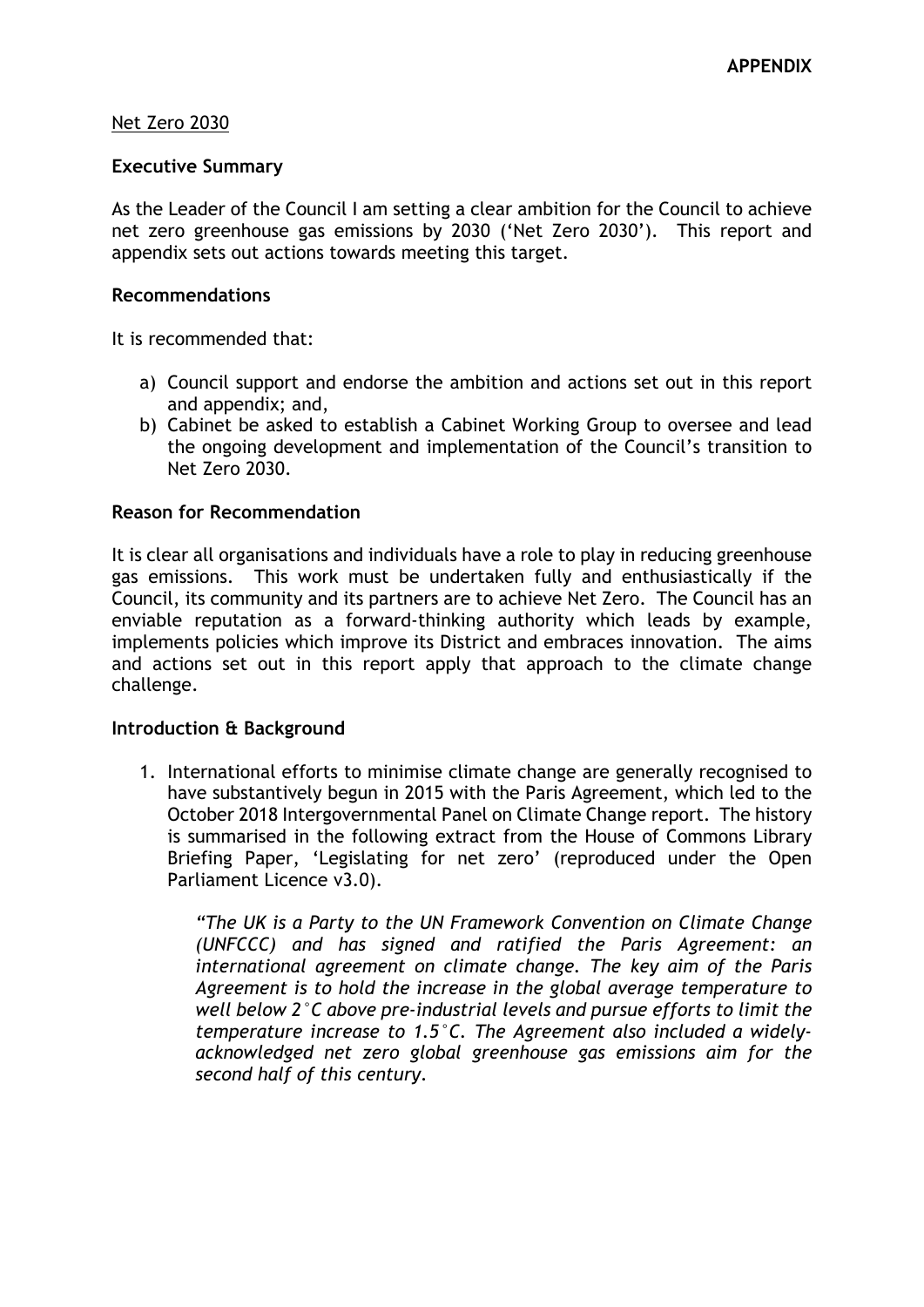*"Following the Paris Agreement, the Intergovernmental Panel on Climate Change (IPCC) published a Special Report in October 2018 which found that limiting global warming to 1.5°C is possible but would require unprecedented "rapid and far reaching" changes in all aspects of society, including a need to reach 'net zero' by around 2050."*

- 2. The UK Government responded by commissioning the Committee on Climate Change ('CCC') to determine what steps the UK would need to take to achieve net-zero greenhouse gas emissions. The CCC concluded their work in May and the Government accepted their findings, amending the Climate Change Act 2008 in June to introduce a target for at least a 100% reduction of greenhouse gas emissions (compared to 1990 levels) in the UK by 2050.
- 3. The IPCC report observed that a large proportion of the necessary reduction in greenhouse gas reductions must take place before 2030 if warming is to be successfully limited. It is therefore recognised this should be the target for achieving net zero wherever possible. This target is referred to as Net Zero 2030.

## **Local Government's Response**

- 4. Whilst there is currently no legal requirement for local authorities to act, councils are well placed to respond both as organisations in their own right as well as bodies which enjoy a position of influence and leadership within their communities.
- 5. A number of councils have declared a 'Climate Emergency'. It would appear, however, that many see the declaration itself as the fulfilment of their obligation with little detail as to what this means for each council and what, if any, action they intend to take.

# **Our Commitment to Net Zero**

- 6. It is proposed that this Council unambiguously commits to working towards Net Zero 2030 and introduces policies which deliver that aim.
- 7. In recognition that this is a complex, challenging and serious topic which should reach the core of decision making, it is also proposed Council asks Cabinet to establish a Cabinet Working Group to oversee the ongoing development and implementation of the Council's transition to Net Zero 2030.
- 8. Set out in Appendix A are initial policies and actions for the Council to deliver, Stage 1, and on which the Cabinet Working Group can build, Stage 2, overseeing measures which are specific, measurable, achievable, realistic and time bound.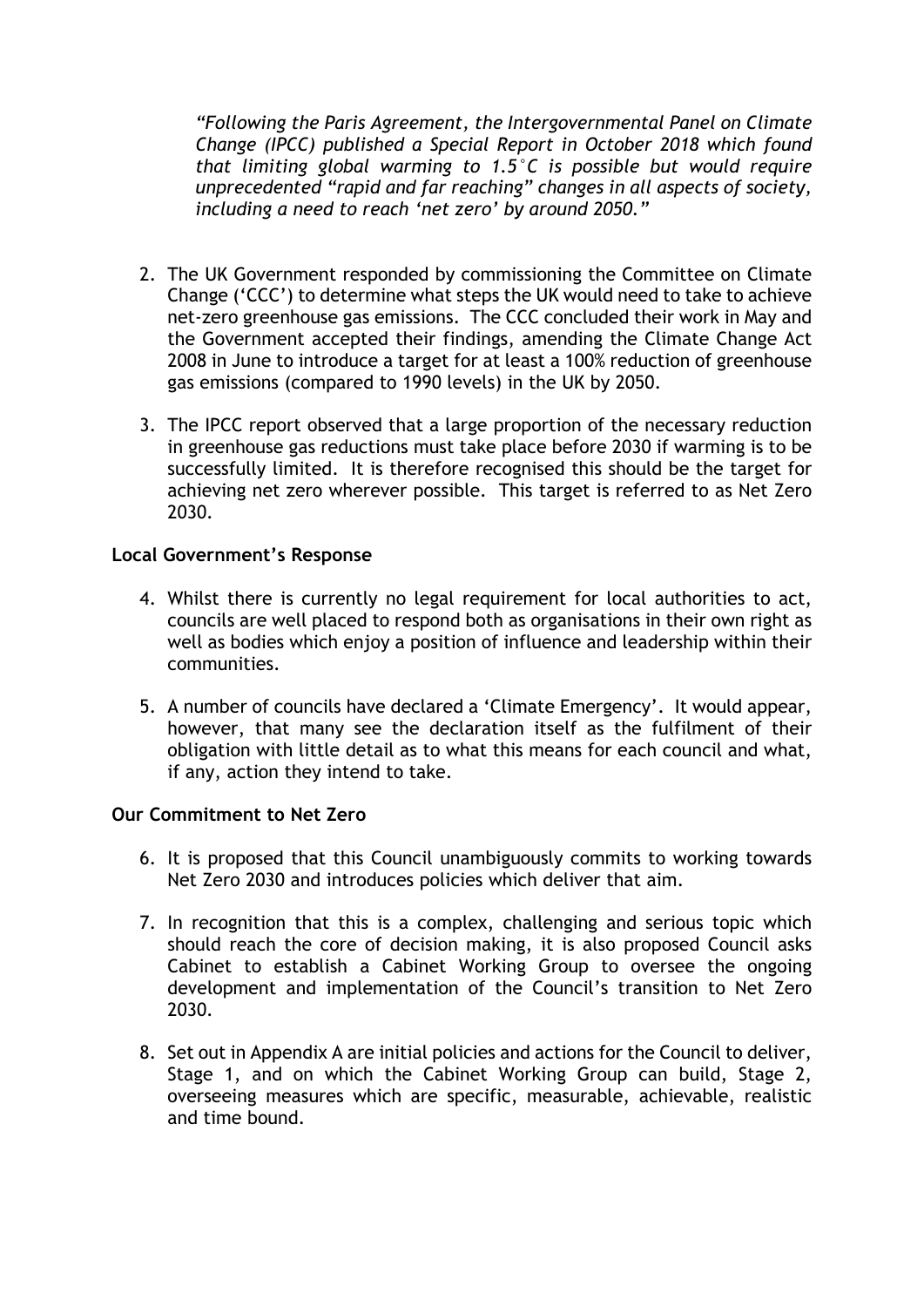- 9. Members will note that many of the policies proposed are fully aligned with the commitments contained in the Council Plan: placing wellbeing at the heart of everything we do; employing our values of excellence, value for money, and innovation; and, working together to improve the District's environment, economy, housing, safety and health.
- 10.The Council will use its position to communicate the steps it is taking and to exercise local leadership in helping others meet their environmental obligations.

## **Conclusions**

- 11.The Council has already been engaging in activities to improve its environmental footprint: moving away from landfill; replacing diesel vehicles with electric; beginning an ambitious charging point rollout; introducing environmental standards in planning policies; and, moving our offices to LED lighting.
- 12.It is now recommended that the Council rises to the challenges posed by climate change, responding positively and constructively to achieve Net Zero 2030.

## **Other Options Considered and/or Rejected**

None. The internationally accepted scientific evidence demonstrates the necessity of achieving net zero greenhouse gas emissions by 2050, if not before.

## **Key Implications**

#### Financial

There are no financial implications associated with this report. If constituted, the proposed Cabinet Working Group will consider the resources necessary to deliver the Council's Net Zero 2030 actions and policies.

#### Legal Implications and Risk Assessment Statement

There are no legal implications.

#### Equality Assessment

The decisions recommended in this report have a remote or low relevance to the substance of the Equality Act. There is no perceived impact on end users.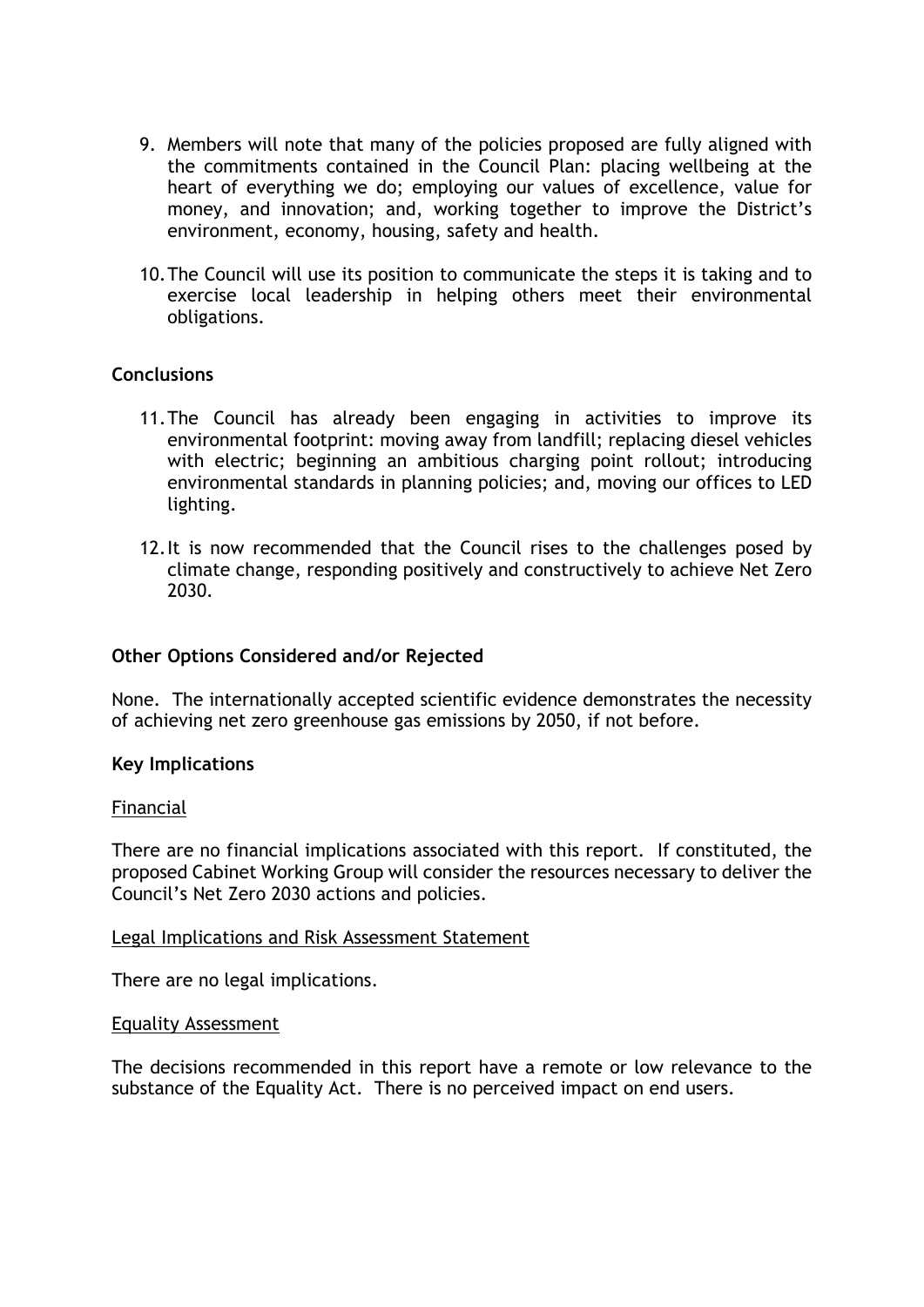## **Appendix A: Net Zero Actions**

**Sevenoaks District Council will fully and enthusiastically move to Net Zero 2030. To achieve this we will deliver the following:** 

## **Stage 1: Immediate actions and commitments**

- Write to the Secretary of State to demand any local powers needed to achieve this commitment and the resources to match these powers
- Establish a Cabinet Working Group to oversee the production and delivery of our Net Zero 2030 commitments, working across the council towards this commitment
- Audit our current and future levels of energy use and greenhouse gas emissions, their subsequent environmental impact and develop plans to address their use
- Hold a Green Summit in Spring/Summer 2020 bringing together groups, organisations, companies and experts to engage and inspire residents
- Embrace the opportunities presented by Net Zero to secure broader environmental improvements
- Support the delivery of Kent and Medway's Energy and Low Emissions Strategy
- Help householders and businesses improve energy efficiency by providing free advice and support for energy improvements and energy saving
- Require bidders for all tenders to include an environmental statement, including their plan for achieving Net Zero, a 'Net Zero Commitment'
- Report and promote our actions towards Net Zero, and support our partners including landowners, residents, businesses and visitors to our District to play their part
- Encourage the location of clean growth businesses in our District, with the aim of developing a clean growth hub
- Work with schools, local communities and groups to create community transport hubs for short journeys, minimising pollution, improving air quality and reducing congestion.
- Deliver the environmental aspects of Sevenoaks District Councils Council and Local Plans
- Participate in and promote World Car Free Day on 22 September 2020